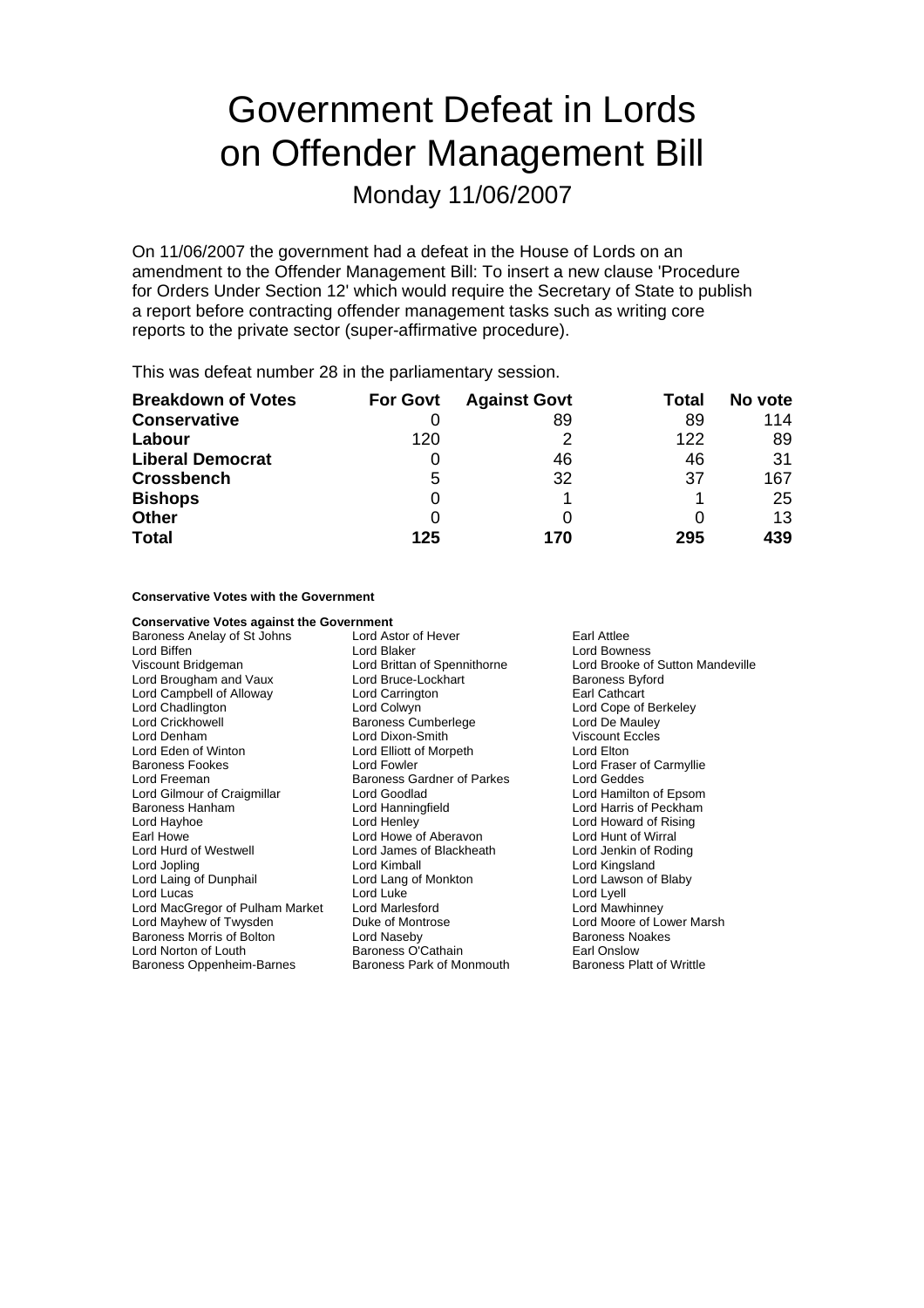Baroness Trumpington<br>Baroness Wilcox

**Labour Votes with the Government**

Lord Acton Baroness Amos Lord Anderson of Swansea Baroness Andrews **Example 2** Lord Archer of Sandwell **Baroness Ashton of Upholland**<br>
Lord Baroness Ashton of Brighton Lord Bernstein of Craigweil Lord Borrie **Lord Bradley**<br>
Lord Brooke of Alverthorpe **Lord Brookman**<br>
Lord Brooke of Alverthorpe **Lord Brookman** Lord Brooke of Alverthorpe Lord Brookman<br>
Lord Clark of Windermere Lord Clarke of Hampstead Lord Clark of Windermere Lord Clarke of Hampstead Lord Corbett of Castle Vale Baroness Corston **Baroness Crawley Corporation** Lord Cunningham of Felling<br>
Lord Davidson of Glen Clova Lord Davies of Oldham **Baroness Dean of Thornton-**Lord Davidson of Glen Clova Lord Davies of Oldham Baroness Dean of Thornton-le-Fylde<br>Lord Desain Lord Dravson Lord Dubs Lord Desai **Lord Drayson**<br>
Lord Elder **Lord Evans of Parkside** Lord Elder Lord Evans of Parkside Lord Evans of Temple Guiting<br>
Lord Ealconer of Thoroton Baroness Falkender Baroness Farrington of Ribblet Lord Filkin Lord Foster of Bishop Auckland Lord Foulkes of Cumnock<br>Lord Fyre of Fairfield Lord Baroness Gale Baroness Golding Lord Fyfe of Fairfield **Baroness Gale** Baroness Golding<br>
Lord Goldsmith **Baroness Couding**<br>
Lord Gordon of Strathblane Baroness Goudie Baroness Gould of Potternewton Lord Gould of Brookwood Lord Graham<br>
Lord Gregson Lord Griffiths of Burry Port Lord Grocott Lord Harris of Haringey **Lord Harrison Lord Harrison**<br>Lord Haskel **Lord Haworth** Baroness Hilton of Eggardon Baroness Hollis of Heigham Lord Howarth of Newport<br>Baroness Howells of St Davids Lord Hughes of Woodside Lord Hunt of Kings Heath Baroness Howells of St Davids Lord Hughes of Woodside Lord Hunt of Lord Hunt of Lord Jordan<br>Lord Irvine of Lairg Karl Lord Jones Heath Heath Heath Heath Heath Heath Heath Heath Heath Heath Heath Heath H Lord Irvine of Lairg **Lord Lord Lord Lord Lord Lord Lord Jones** Lord Jordan Lord Jordan Lord Lord Lea of Crondall Lord King of West Bromwich Baroness Kingsmill Lord Lipsey<br>Lord Leitch **Baronall Lord Crondall** Lord Leitch **Lond Lipsey** Lord Lipsey Lord Lofthouse of Pontefract<br>
Lord Mackenzie of Framwellgate Lord Mason of Barnsley **Baroness Massey of Darwen** Lord Mackenzie of Framwellgate Lord Mason of Barnsley Baroness Massey of Da<br>Lord Maxton Lord McKenzie of Luton Baroness McIntosh of Hudnall Lord McKenzie of Luton Lord Moonie **Baroness Morgan of Huyton** Baroness Morgan of Drefelin<br>
Lord Morris of Aberavon **Baroness Morris of Yardley Baroness Morris of Manchester** Lord O'Neill of Clackmannan Lord Patel of Blackburn Lord Pendry<br>
Baroness Pitkeathley Lord Plant of Highfield Baroness Prosser Lord Puttnam **Lord Radice** Communication Cartvale Exercise Cartvale Baroness Ramsay of Cartvale<br>
Lord Randall of St Budeaux Lord Rea **Communication Carty Carty** Baroness Rendell of Babergh Lord Richard **Communist Communist Communist Communist Communist Communist Communist Communist Communist Communist Communist Communist Communist Communist Communist Communist Communist Communist Communist Communist Communis** Baroness Royall of Blaisdon Lord Sheldon Cord Sheldon Viscount Simon Cord Strabolgi<br>
Lord Stone of Blackheath Lord Strabolgi Baroness Symons of Vernham Dean Baroness Taylor of Bolton Lord Taylor of Black<br>Lord Temple-Morris Lord Thomas of Macclesfield Baroness Thornton Lord Triesman Lord Tunnicliffe Lord Turnberg<br>
Baroness Wall of New Barnet Baroness Whitaker Charless Welkins Baroness Wall of New Barnet Baroness Whitaker<br>Baroness Williams of Flyel<br>Barones Baroness Woolmer of Leeds

Lord Quinton Lord Roberts of Conwy Baroness Seccombe<br>
Baroness Sharples Converts and Shaw of Northstead Baroness Shephard of Northstead Baroness Shephard of Lord Skelmersdale **Lord Stewartby** Lord Strathclyde Lord Strathclyde Lord Strathclyde<br>
Lord Swinfen **Lord Taylor Cord Taylor of Holbeach** Lord Trefgarne Lord Swinfen Lord Taylor of Holbeach Lord Trefgarne<br>
Baroness Trumpington Caroness Verma Lord Waddington Lord Windlesham

> Lord Barnett<br>
> Baroness Billingham<br>
> Lord Bilston<br>
> Lord Bilston Lord Gordon of Strathblane Baroness Goudie<br>
> Lord Gould of Brookwood Lord Graham of Edmonton Lord Griffiths of Burry Port Lord Grocott<br>
> Lord Harrison Cord Lord Hart of Chilton Baroness McIntosh of Hudnall Baroness Morris of Yardley **Baroness Morris of Yardley Corris Corris Corris Corris Corris Corris Corris Corris**<br>Cord Pendry Lord Pendry Lord Plant of Highfield Lord Rea Baroness Rendell of Babergh<br>Lord Rooker Lord Rosser Lord Stone of Blackheath Lord Strabolgi<br>
> Baroness Taylor of Bolton Lord Taylor of Blackburn Lord Thomas of Macclesfield

Lord Shaw of Northstead Baroness Shephard of Northwold<br>
Lord Stewartby<br>
Lord Strathclyde

Baroness Falkender **Baroness Farrington of Ribbleton Baroness Henig<br>Lord Howarth of Newport** Lord Young of Norwood Green

**Labour Votes against the Government<br>Baroness Gibson of Market Rasen Baroness Turner of Camden** Baroness Gibson of Market Rasen

#### **Liberal Democrat Votes with the Government**

### **Liberal Democrat Votes against the Government**

| Lord Addington | Lord Avebury | <b>Baroness Barker</b> |
|----------------|--------------|------------------------|
| Lord Bradshaw  | Lord Chidgey | Lord Cotter            |